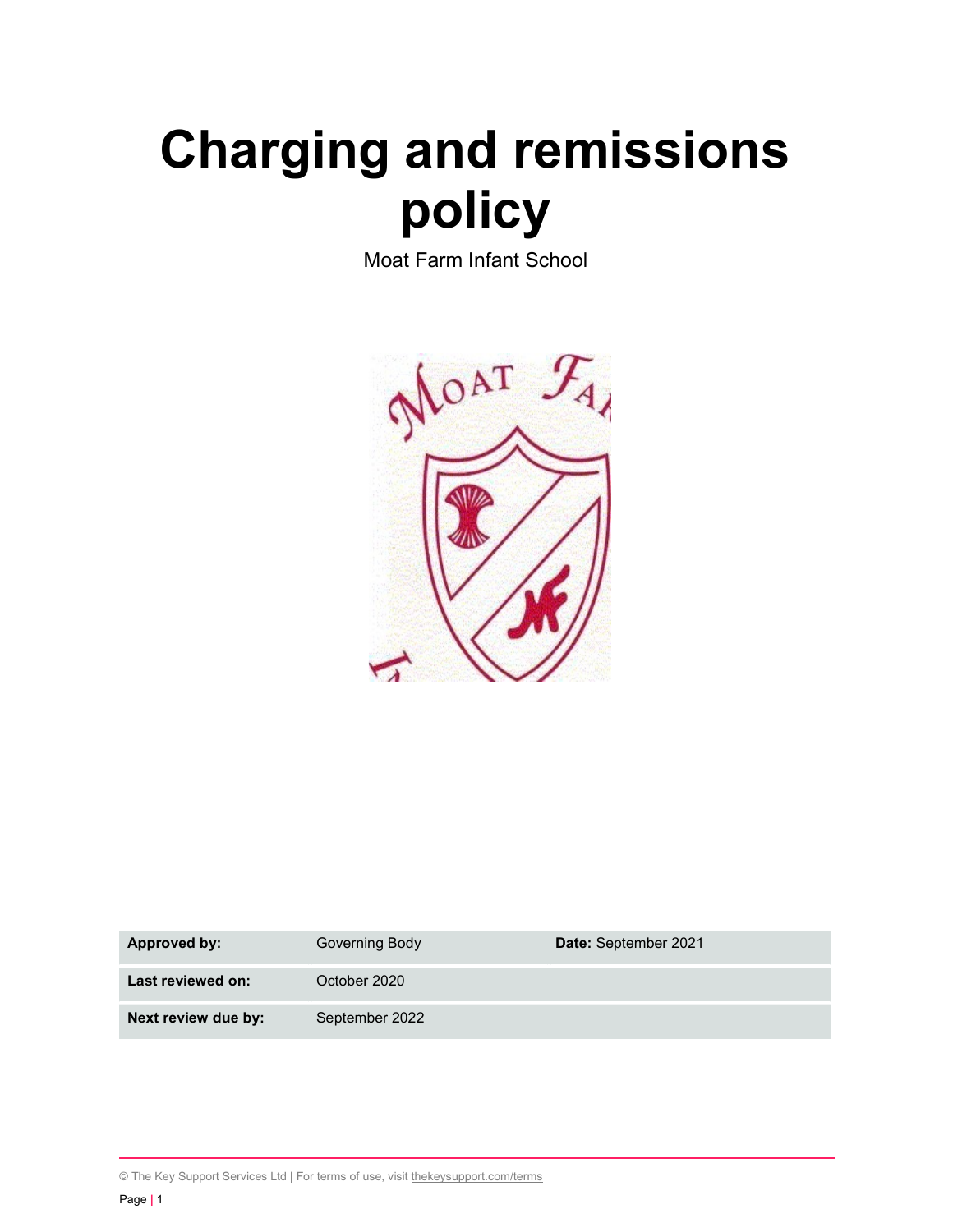# **Contents**

## 1. Aims

Our school aims to:

- Have robust, clear processes in place for charging and remissions
- Clearly set out the types of activity that can be charged for and when charges will be made

# 2. Legislation and guidance

This policy is based on advice from the Department for Education (DfE) on charging for school activities and the Education Act 1996, sections 449-462 of which set out the law on charging for school activities in England.

# 3. Definitions

Charge: a fee payable for specifically defined activities

Remission: the cancellation of a charge which would normally be payable

# 4. Roles and responsibilities

## 4.1 The governing board

The governing board has overall responsibility for approving the charging and remissions policy, but can delegate this to a committee, an individual governor or the headteacher.

The governing board also has overall responsibility for monitoring the implementation of this policy.

## 4.2 Headteachers

The headteacher is responsible for ensuring staff are familiar with the charging and remissions policy, and that it is being applied consistently.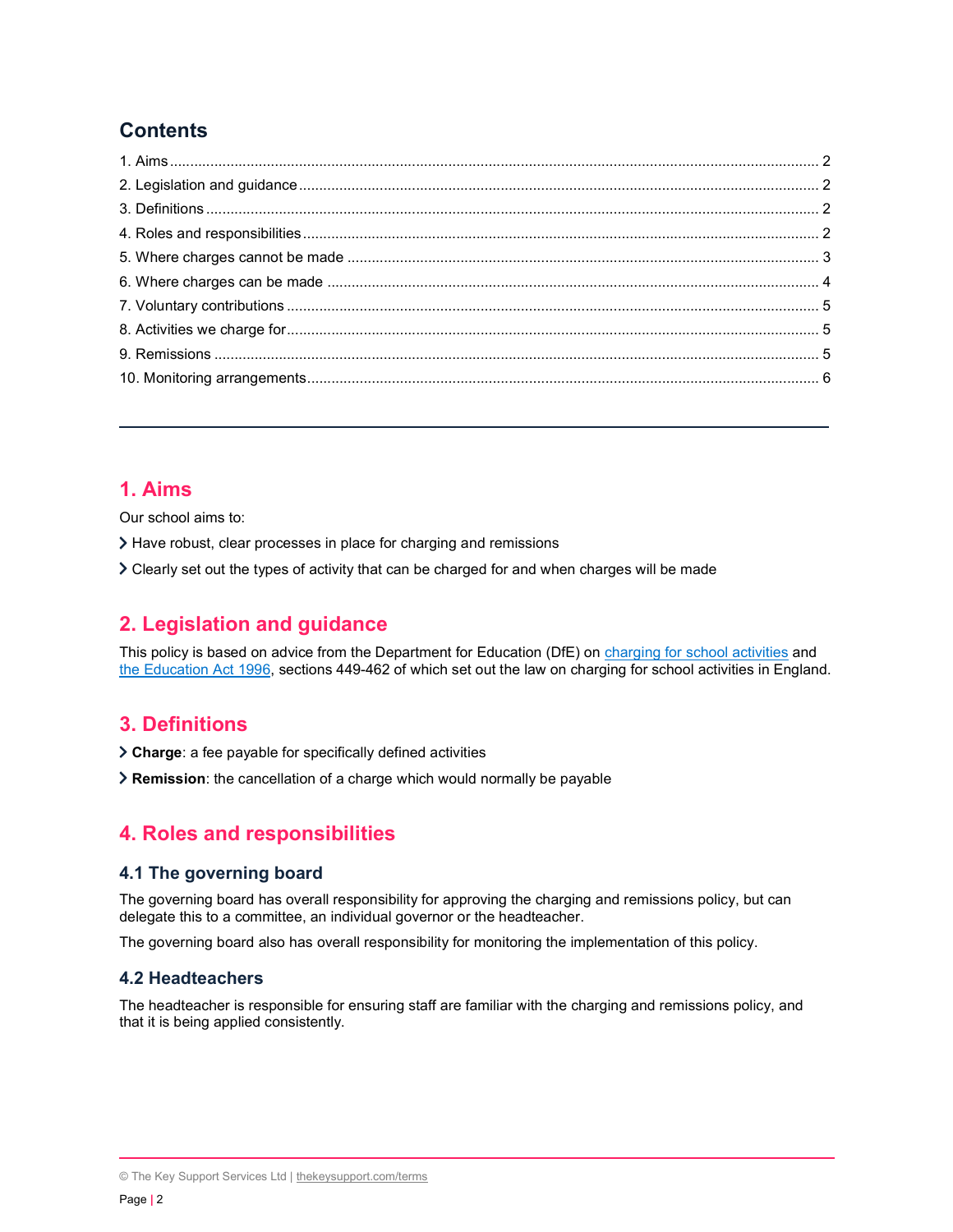## 4.3 Staff

Staff are responsible for:

- $\sum$  Implementing the charging and remissions policy consistently
- Notifying the headteacher of any specific circumstances which they are unsure about or where they are not certain if the policy applies

The school will provide staff with appropriate training in relation to this policy and its implementation.

#### 4.4 Parents

Parents are expected to notify staff or the headteacher of any concerns or queries regarding the charging and remissions policy.

## 5. Where charges cannot be made

Below we set out what we cannot charge for:

#### 5.1 Education

- > Admission applications
- Education provided during school hours (including the supply of any materials, books, instruments or other equipment)
- Education provided outside school hours if it is part of:
	- The national curriculum
	- A syllabus for a prescribed public examination that the pupil is being prepared for at the school
	- Religious education
- Instrumental or vocal tuition, for pupils learning individually or in groups, unless the tuition is provided at the request of the pupil's parent
- Entry for a prescribed public examination if the pupil has been prepared for it at the school
- $\geq$  Examination re-sit(s) if the pupil is being prepared for the re-sit(s) at the school

#### 5.2 Transport

- Transporting registered pupils to or from the school premises, where the local authority has a statutory obligation to provide transport
- Transporting registered pupils to other premises where the governing board or local authority has arranged for pupils to be educated
- Transport that enables a pupil to meet an examination requirement when he or she has been prepared for that examination at the school
- > Transport provided in connection with an educational visit

#### 5.3 Residential visits

We can charge for board and lodging on residential visits, but the charge must not exceed the actual cost.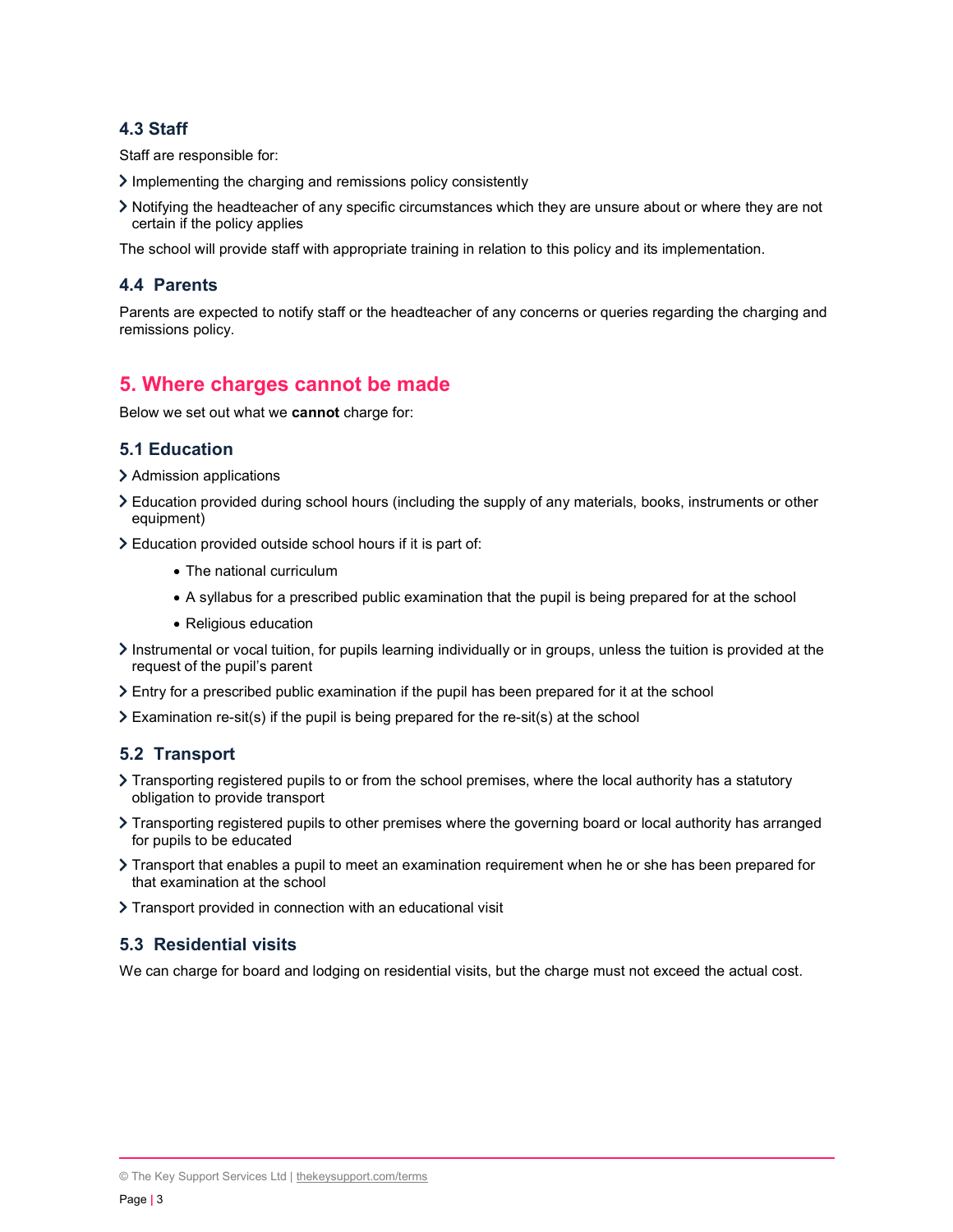# 6. Where charges can be made

Below we set out what we can charge for:

## 6.1 Education

- Any materials, books, instruments or equipment, where the child's parent wishes him or her to own them
- Optional extras (see below)
- Music and vocal tuition, in limited circumstances
- Certain early years provision
- Community facilities

## 6.2 Optional extras

We are able to charge for activities known as 'optional extras'. In these cases, schools can charge for providing materials, books, instruments or equipment. The following are optional extras:

Education provided outside of school time that is not part of:

- The national curriculum
- A syllabus for a prescribed public examination that the pupil is being prepared for at the school
- Religious education
- Examination entry fee(s) if the registered pupil has not been prepared for the examination(s) at the school
- Transport (other than transport that is required to take the pupil to school or to other premises where the local authority or governing board has arranged for the pupil to be provided with education)
- $\geq$  Board and lodging for a pupil on a residential visit
- Extended day services offered to pupils (such as breakfast clubs, after-school clubs, tea and supervised homework sessions)

When calculating the cost of optional extras, an amount may be included in relation to:

- Any materials, books, instruments or equipment provided in connection with the optional extra
- The cost of buildings and accommodation
- > Non-teaching staff
- Teaching staff engaged under contracts for services purely to provide an optional extra (including supply teachers engaged specifically to provide the optional extra)
- The cost, or an appropriate proportion of the costs, for teaching staff employed to provide tuition in playing a musical instrument, or vocal tuition, where the tuition is an optional extra

Any charge made in respect of individual pupils will not be greater than the actual cost of providing the optional extra activity, divided equally by the number of pupils participating.

Any charge will not include an element of subsidy for any other pupils who wish to take part in the activity but whose parents are unwilling or unable to pay the full charge.

In cases where a small proportion of the activity takes place during school hours, the charge cannot include the cost of alternative provision for those pupils who do not wish to participate.

Parental agreement is necessary for the provision of an optional extra which is to be charged for.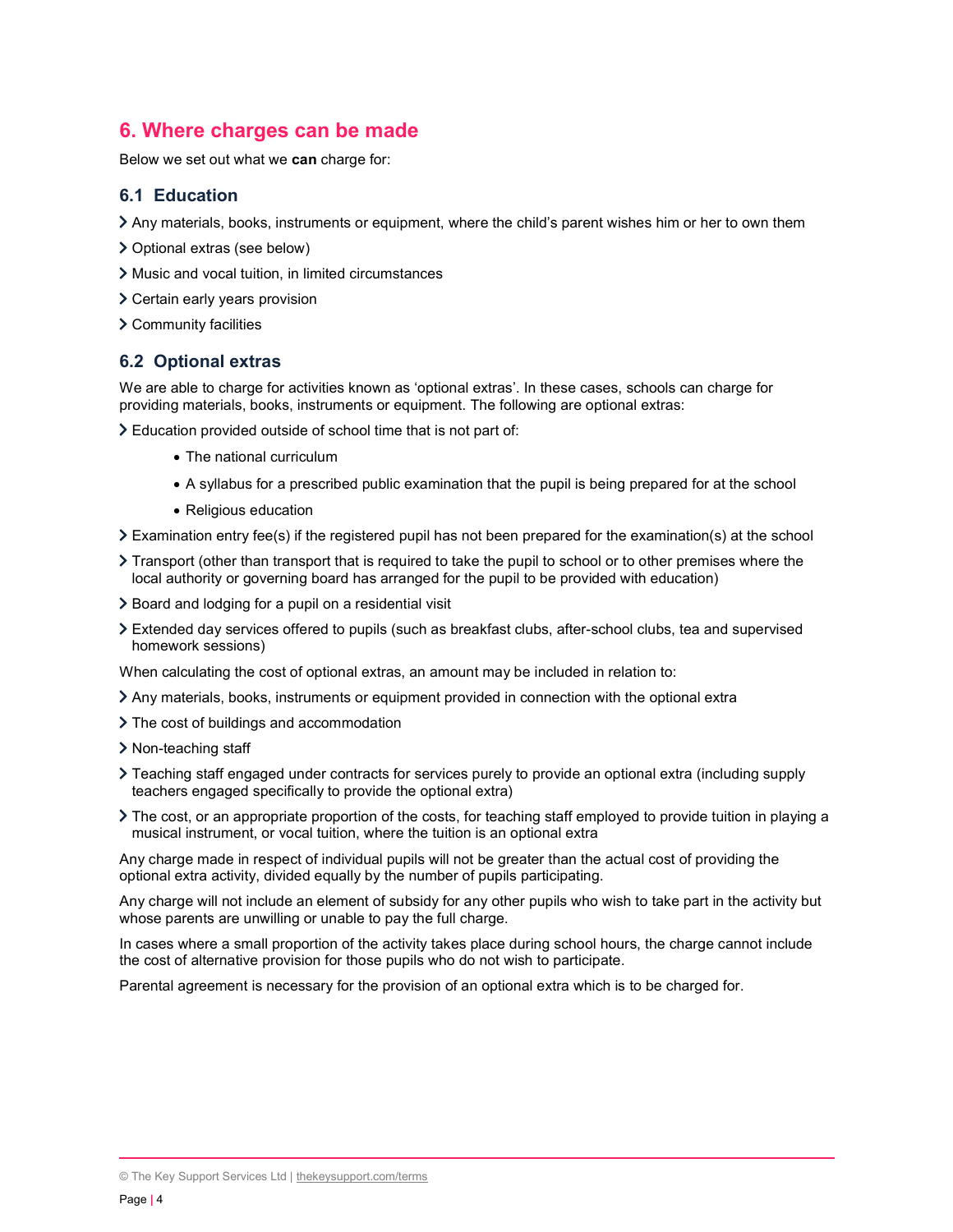## 6.3 Music tuition

Schools can charge for vocal or instrumental tuition provided either individually or to groups of pupils, provided that the tuition is provided at the request of the pupil's parent.

Charges may not exceed the cost of the provision, including the cost of the staff giving the tuition.

Charges cannot be made:

- $\triangleright$  If the teaching is an essential part of the national curriculum
- If the teaching is provided under the first access to the Key Stage 2 instrumental and vocal tuition programme
- $\triangleright$  For a pupil who is looked after by a local authority

## 6.4 Residential visits

We can charge for board and lodging on residential visits, but the charge must not exceed the actual cost.

# 7. Voluntary contributions

As an exception to the requirements set out in section 5 of this policy, the school is able to ask for voluntary contributions from parents to fund activities during school hours which would not otherwise be possible.

Some activities for which the school may ask parents for voluntary contributions include (this list is not exhaustive):

- School trips
- sporting activities which require transport expenses;
- outdoor adventure activities;
- visits to the theatre:
- musical events.
- Special events on site e.g. theatre group, specific D/T food projects

#### There is no obligation for parents to make any contribution, and no child will be excluded from an activity if their parents are unwilling or unable to pay.

If the school is unable to raise enough funds for an activity or visit then it will be cancelled.

## 8. Activities we charge for

The school will charge for the following activities:

• after-school and sports clubs.

For regular activities, the charges for each activity will be determined by the governing board and reviewed in at the end of each year. Parents will be informed of the charges for the coming year at the start of each year.

## 9. Remissions

In some circumstances the school may not charge for items or activities set out in sections 6 and 8 of this policy. This will be at the discretion of the governing board and will depend on the activity in question.